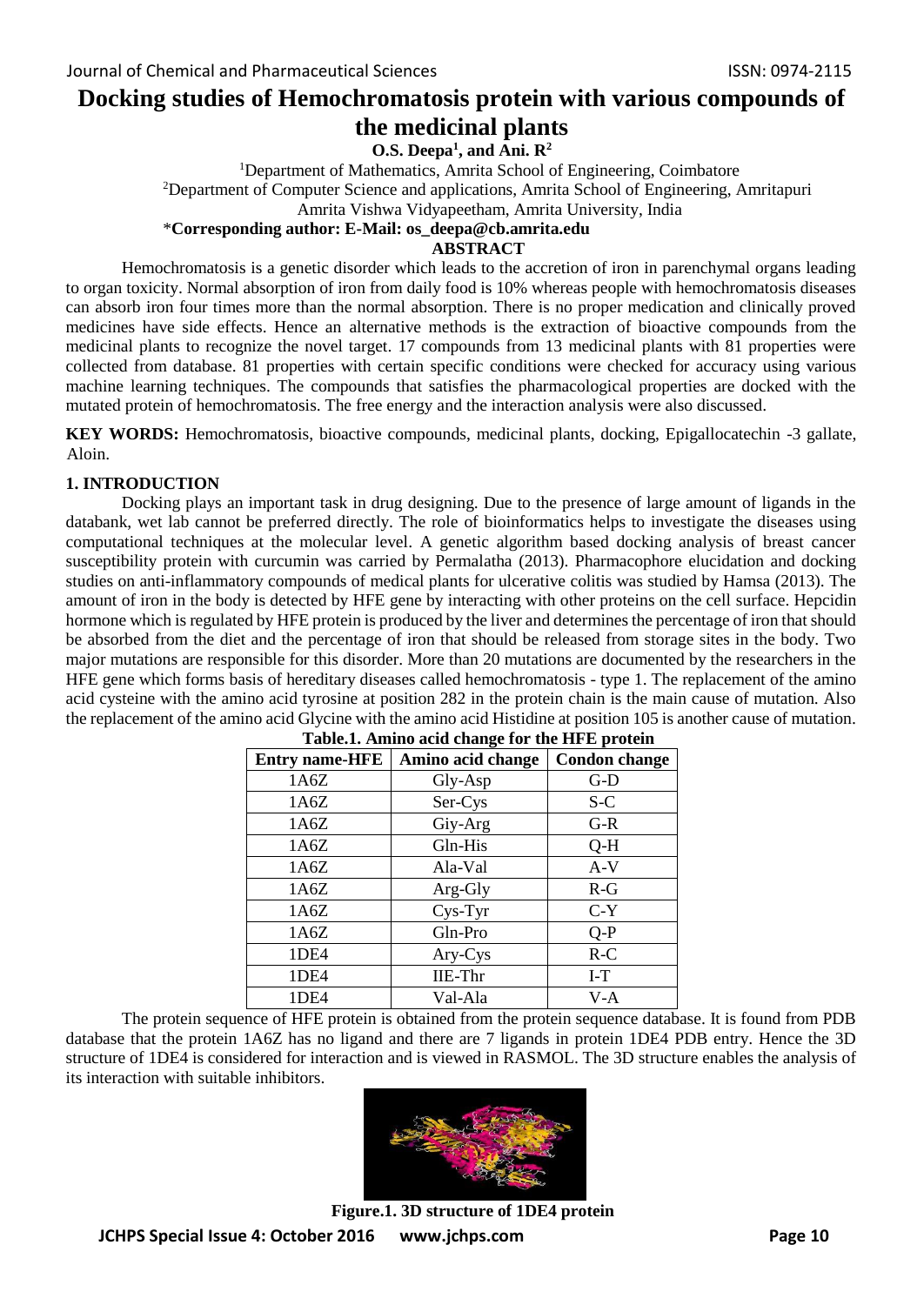## Journal of Chemical and Pharmaceutical Sciences ISSN: 0974-2115

It is considered to be complex, time-consuming, and expensive process for the development of new drug. Computer - Aided Drug Design (CADD) generally focuses on the regulation that depends on the computational methods to simulate drug - receptor interactions. CADD methods greatly rely on bioinformatics tools, applications and databases. In current scenario the use of bioinformatics tools leads to identifying therapeutic targets for meticulous diseases by using various software tools and is also used to recognize the drugs from the bioactive compounds of medicinal plants by doing virtual screening. These approaches have showed a momentous role in computer aided drug design. The field of drug design and discovery from medicinal plants are quicker, efficient and competent. Studies based on docking of Emblica officinalis compounds with DNA polymerase was done by Ramakanth (2012). Prashant Anthwal (2015) has discussed on the phytochemicals like azadirachtin, cardiofolisode and kutkin for the modulation of scretase enzymes in the treatment of Alzheimer's. An identification of variety of leaf diseases using data mining techniques was introduced by Sasirekha (2015).

## **2. METHODOLOGY**

**Identification of potential ligands:** Many research papers have reported that the compounds extracted from herbal have high medicinal values against many diseases. From extensive literature study, a preliminary survey of 17 compounds were selected from 11 different medicinal plants.

| <b>Compounds</b>   | <b>Source</b>      | <b>Compounds</b>         | <b>Source</b>         |
|--------------------|--------------------|--------------------------|-----------------------|
| Curcumin           | Curcuma domestica  | Epigallacatechin gallate | Camellia sinesis      |
| Demethoxy Curcumin | Curcuma domestica  | Aloin                    | Aloe vera             |
| Tumerone           | Curcuma domestica  | Emodin                   | Aloe vera             |
| Allicin            | Allium sativum     | Rutin                    | Calendula officinalis |
| Ursolic acid       | Tulsi              | Lawsone                  | Lawsonia inermis      |
| Rosmarinic acid    | Tulsi              | Gingerol                 | <i>Zingiber</i>       |
| Luteolin           | Tulsi              | Epigallocatechin         | Camellia sinesis      |
| Nimbin             | Azadirachta indica | Cyanidin                 | Hibiscus sabdariffa   |
| <b>Ouercetin</b>   | Azadirachta indica |                          |                       |

|  | Table.2. Compounds and source of the medicinal plants |  |
|--|-------------------------------------------------------|--|
|  |                                                       |  |

From the drug data base the 3D structures of ligands from various plants can be found.

**ADMET studies:** The ligands can be considered for structure based drug discovery if the pharmacological properties of the ligands are satisfied. The computational biology tools are used for estimating the essential components like absorption, distribution, metabolism, excretion and toxicity (ADMET) for a lead molecule. Hence, all 17 ligands identified from preliminary studies were tested for their drug-likeliness, ADME profile and toxicity analysis using PreADMET tools. The ADME properties consist of the rate of absorption, distribution, metabolism and excretion. Absorption determines the movement of the substance in to the blood circulation and distribution elucidates how substances are propagating throughout the tissues and fluids of the body agents. Topological analysis and other basic properties were also calculated from various online web servers. The decrease in intricacy of drug discovery process have overcome by screening original therapeutic targets by computer aided methods. The screening of lead molecule with excellent pharmacological property and drug likeness is a monotonous assignment in drug development procedure. The investigation of biologically active compounds with constructive ADMET and drug-likeness properties are done by many computer aided techniques.

**Screening of ligands:** 81 properties were collected from various online web-servers like ADMET, drug-likeness, Molecular weight, Molecular surface area, alogP, tPSA, Rotable hydrogen bond, Plat index, Randii index, Balaban index, Wiener index, bioavailablility, etc. A study on the classification of chemical compounds extracted from medicinal plants decides the acceptability of the compound in drug discovery. A machine learning approach may be useful to classify the compounds based on the attribute values. The attribute values are predicted based on the ranges from research literatures. Highly hydrophilic and highly hydrophobic molecules have been eluded. Extremely high percentage of aromaticity is not usually chosen as it may be carcinogenic. High value of molar refractive index is preferred. Molecules with high polar surface area are considered for ligands. The expected logP value should be more than 2 to lie in the acceptable region of drug designing. Solubility is the major criteria to be considered for a molecule to be a ligand. CaCO<sup>2</sup> cell predicts the level of permeability of all compounds and MDCK predicts the level of absorption. Skin permeability and Human Intestinal Absorbtion (HIA) are also important for screening the compounds as ligands. The AMES test is most commonly used as an initial potential for drugs. Based on these conditions the ranges for 81 properties were fixed and then normalized. Classification algorithms using Machine learning techniques such as Decision Tree, Naive Bayes and Random Forest are used to analyse the set of attributes of the chemical compound found in medicinal plants. There are two class labels considered in the training data sample. The class labels used in the data set are Medium acceptable and highly acceptable compounds for drug design. Random forest, Rotation forest, J48 and Navie bayes gave 50%, 80% and 100% accuracy for different ranges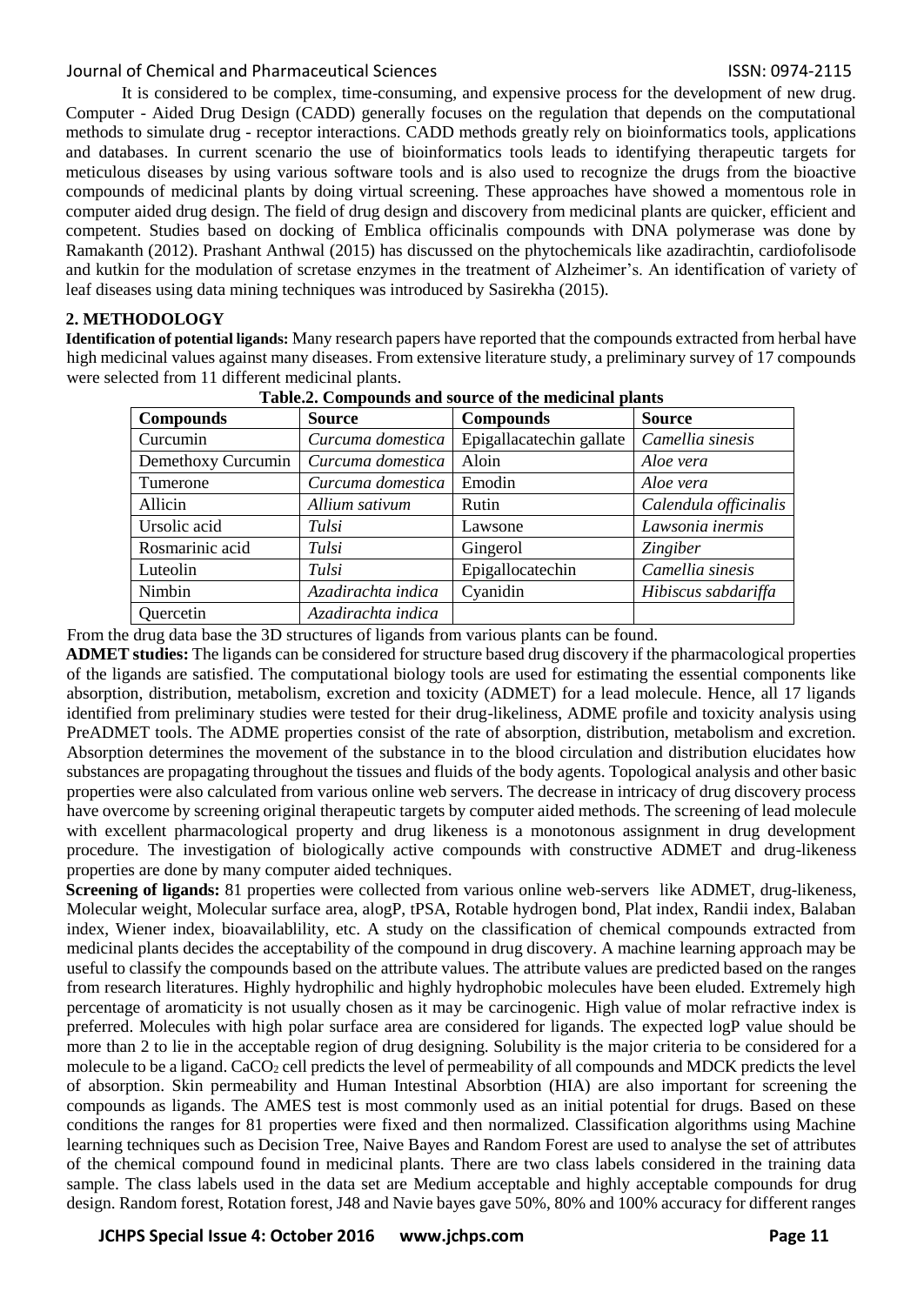#### Journal of Chemical and Pharmaceutical Sciences ISSN: 0974-2115

of 81 properties. Random forest ensemble classifier to predict the coronary heart disease using risk factors was studied by Ani (2015). The 3D structure of the ligands are given in figure.



**Figure.2. 3D structure of ligands from medicinal plants**

**Docking studies:** The most significant process in drug discovery is the constructive means to develop an perceptive of protein–ligand interactions by computational docking or computer‐aided docking. Computational docking is the procedure of computationally foretelling the position and binding affinity of the ligand in the binding pocket of the protein. Docking methods depend on search algorithm which calculates the position of the ligand in the binding pocket and a scoring function which approximates the binding affinity, by predicting how strong the ligand interacts with the protein.

## **3. RESULTS AND DISCUSSION**

In our proposed work, the compound cyanidine is removed before docking process as it does not satisfy the most of the pharmacological properties. The software used for docking is iGEMDOCK. A docking software iGEMDOCK constructs protein- ligand interaction profile based on three interactions namely electrostatic, hydrogen bonding and Vanderwaal's interactions. It also tabulates the energy based scoring table for the active components from medicinal plants. The interaction analysis of 1DE4 with the components of the medicinal plants is given below: **Table.2. The interaction analysis of 1DE4 with the components of the medicinal plants**

| $\mu$ in the action analysis of TDE4 with the component |                          |  |
|---------------------------------------------------------|--------------------------|--|
| <b>Compounds</b>                                        | <b>Energy</b> (Kcal/mol) |  |
| Aloin                                                   | $-57.88$                 |  |
| Tumerone                                                | $-41.38$                 |  |
| Urosolic acid                                           | $-51.06$                 |  |
| Curcumin                                                | $-39.32$                 |  |
| Embodin                                                 | $-53.75$                 |  |
| Epigallocatechin- 3 gallate                             | $-64.22$                 |  |
| Epigallocatechin                                        | $-50.92$                 |  |
| Gingerol                                                | $-48.9$                  |  |
| Lawsone                                                 | $-40.17$                 |  |
| Lutein                                                  | $-41.39$                 |  |
| Nimbin                                                  | $-32.52$                 |  |
| Quercetin                                               | $-45.09$                 |  |
| Rosmarinine                                             | $-49.69$                 |  |
| Rutin                                                   | $-54.94$                 |  |



**Figure.3. Interaction analysis of 1DE4- Epigallocatechin -3 gallate from igemdock**